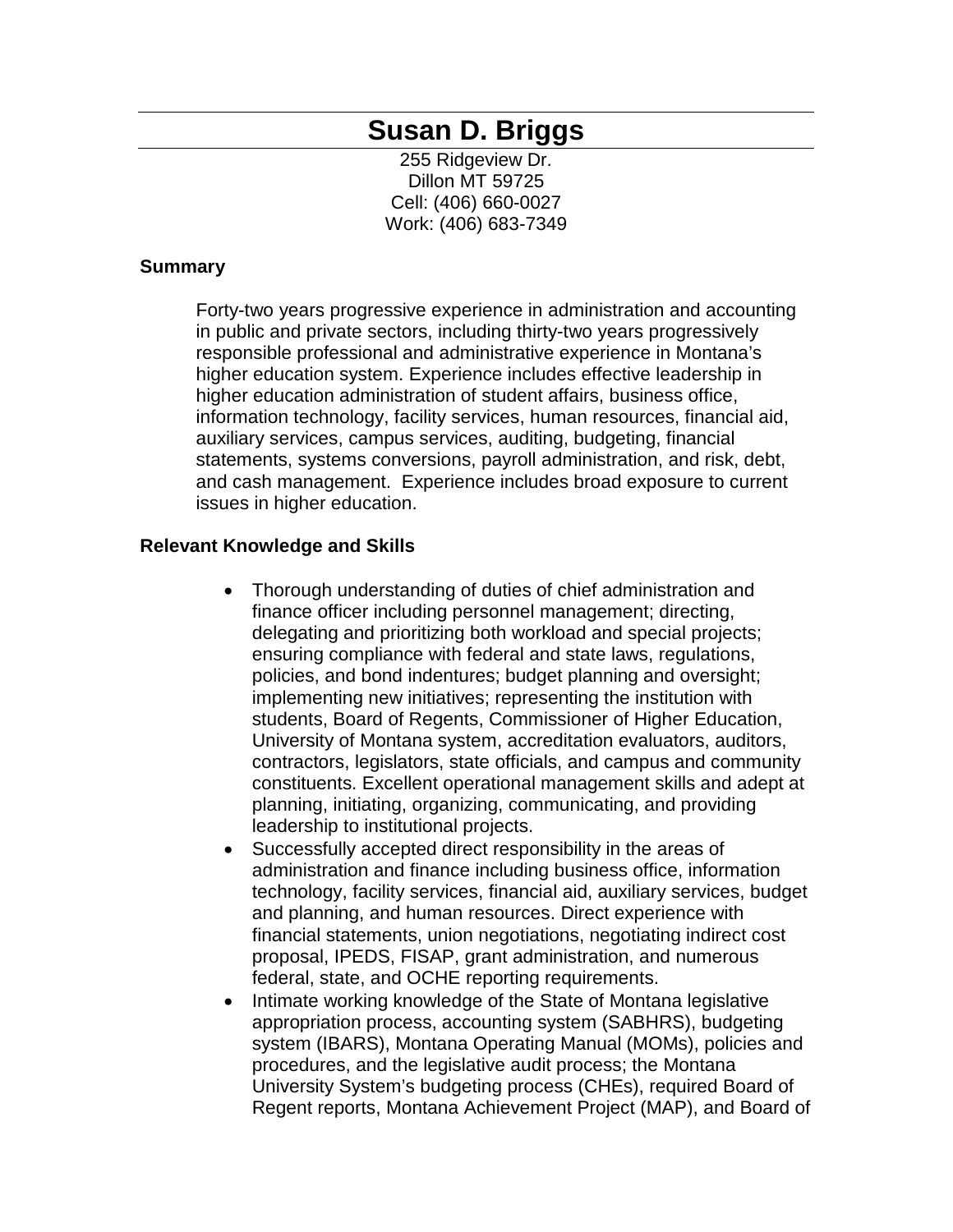Regents and MUS policies and procedures; and the University of Montana fiscal policies and procedures, union contracts, accounting, human resource, and student information systems (BANNER) and related sub systems.

- Since 2007, successfully accepted the additional duties as the Vice Chancellor of Student Affairs with direct responsibility with the Dean of Students for student conduct, Title IX, Counseling, Disability Services, Residence Life, Food Service, Conference and Events, and the Birch Creek Education Center. Direct responsibility for the Admissions Office. Includes understanding of multiple layers of compliance issues and the trends and issues of student services in higher education.
- Intimately, involved in the innovation and growth at Montana Western over the last nineteen years including the implementation of Experience One, strategic planning, MUS budget, human resources, and student affairs issues and task forces, building projects including the Swysgood Technology Center, biomass boiler project, and the three phase renovation of historic Main Hall, enterprise system implementations, and multiple restructurings and improvements to operations, facilities, and financial stability

# **Abilities**

- Identify and solve non-routine problems involving higher education issues, legislative issues, planning & budget issues, and administration, faculty, staff, and off-campus personnel.
- Effective working relationships in difficult situations. Communicate and moderate institutional issues. Effectively screen, hire, evaluate and direct administrative and supervisory personnel.
- Research and prepare well-written reports and fiscal spreadsheets in response to administrative or legislative requests.
- Understand the broader vision or "big picture" on issues and team projects.

# **University Experience**

The University of Montana-Western, Dillon, Montana

- *1998 to present – Vice Chancellor for Administration & Finance, Associate Vice President, University of Montana*
- *2007 to present – Vice Chancellor for Administration, Finance, and Student Affairs* Chief Administrative, Financial & Student Officer of small public campus with \$32M budget

The University of Montana-Missoula, Missoula, Montana

• *1991 to 1998 – Assistant Director of Business Services*